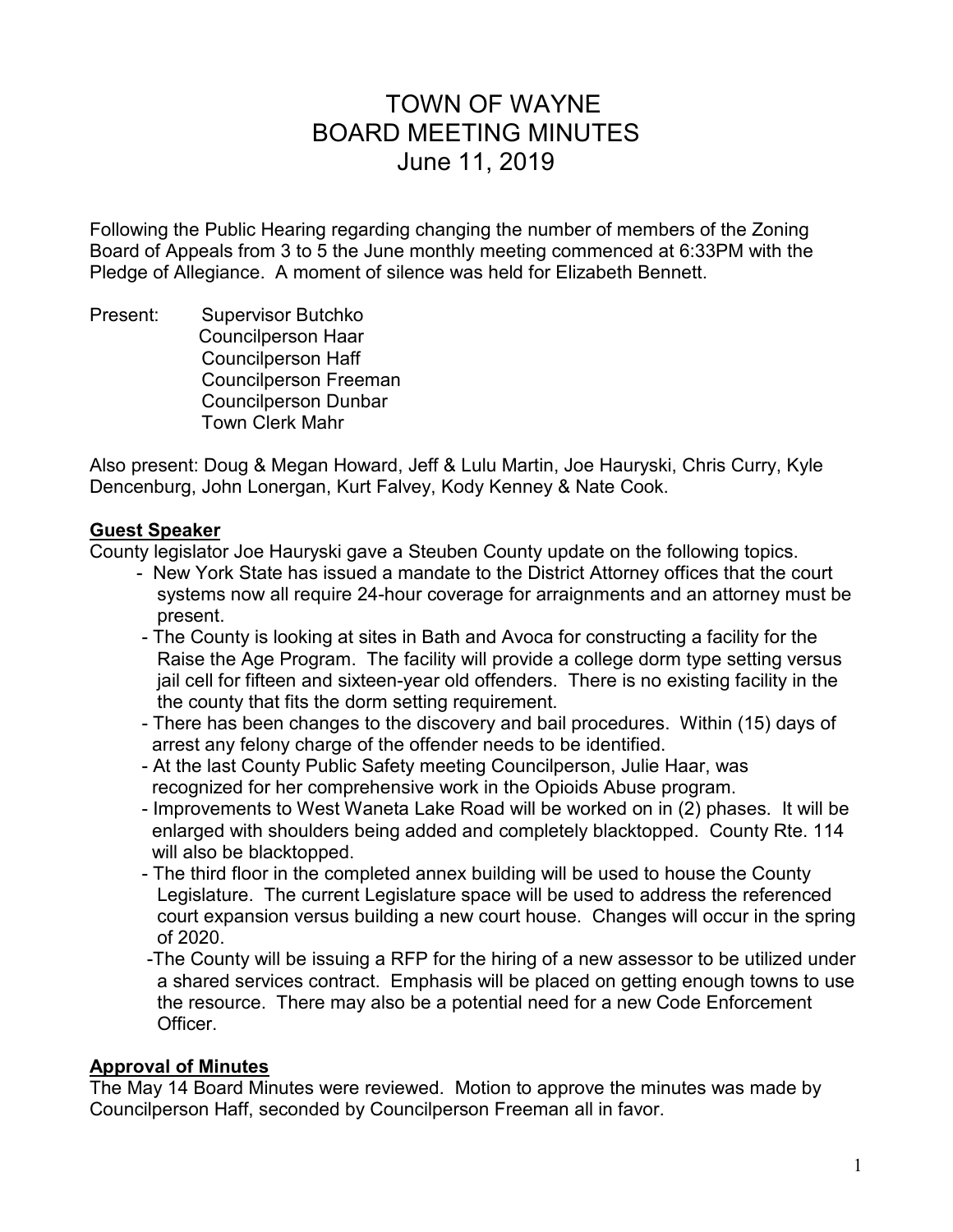### **Supervisors Report**

The supervisor's report for May was reviewed. Supervisor Butchko presented the changes approved in May for the Water System Reserve, Highway Keuka Hill Roadimprovement and the Keuka Lighting loan. To date the Town has not received any invoices for the Keuka Hill project. Councilperson Haff brought to the Board's attention that the Supervisor's Report did not reflect the transfer of the \$90,000 unallocated Highway funds from the Highway budget to the Highway Equipment reserve. Further discussion centered around CHIPS reimbursement and 2018 rollover monies and the Pave NY program. A motion was made by Councilperson Haff to approve the Supervisor Report with this adjustment. The motion was seconded by seconded by Councilperson Haar with all in favor.

Motion to approve the fund transfer for 2019 tax assistance administration was made by Councilperson Freeman and seconded by Councilperson Haff with all in favor.

### **Clerks Report**

The clerk's report was presented and reviewed. Clerk Mahr highlighted the donations made at the town clean-up event. Motion to approve the clerk's report was made by Councilperson Haff and seconded by Councilperson Dunbar with all in favor.

Vouchers of Abstract 6 were submitted and approved. Councilperson Dunbar questioned the latest Harter, Secrest & Emery invoice. Mr. Jeff Martin reviewed history of the need to engage legal to assist with establishing ordinances for Keuka Village parking. Councilperson Haar suggested a better process should be implemented to determine when the Town needs to contact for legal assistance.

Abstract 6 Vouchers submitted were broken down by:

| • General Account    | <b>Vouchers 162 -202</b> | \$20,594.25 |
|----------------------|--------------------------|-------------|
| • Highway Account    | Vouchers 55-66           | \$7.114.09  |
| $\bullet$ TA Account | <b>Voucher 18 - 22</b>   | \$7,254.96  |
| $\bullet$ SL Account | Voucher 6                | \$212.09    |

### **Justice Report**

Justice reports was reviewed with no discussion.

#### **Assessor**

There was (1) grievance heard on the Board of Assessment Review day..

#### **Highway Superintendent Report**

Highway Superintendent Doug Howard reviewed journal activities for the month of May and gave an update on the Keuka Hill project. Superintendent Howard reviewed the successful Town Clean-Up day results. At this time the costs for the event have come in under budget.

On June 5<sup>th</sup> the Water System reader malfunctioned. Superintendent Howard is working on a replacement part.

Superintendent Howard also discussed a potential conflict on town road projects over responsibility for the road repair versus the driveway repair of the homeowners.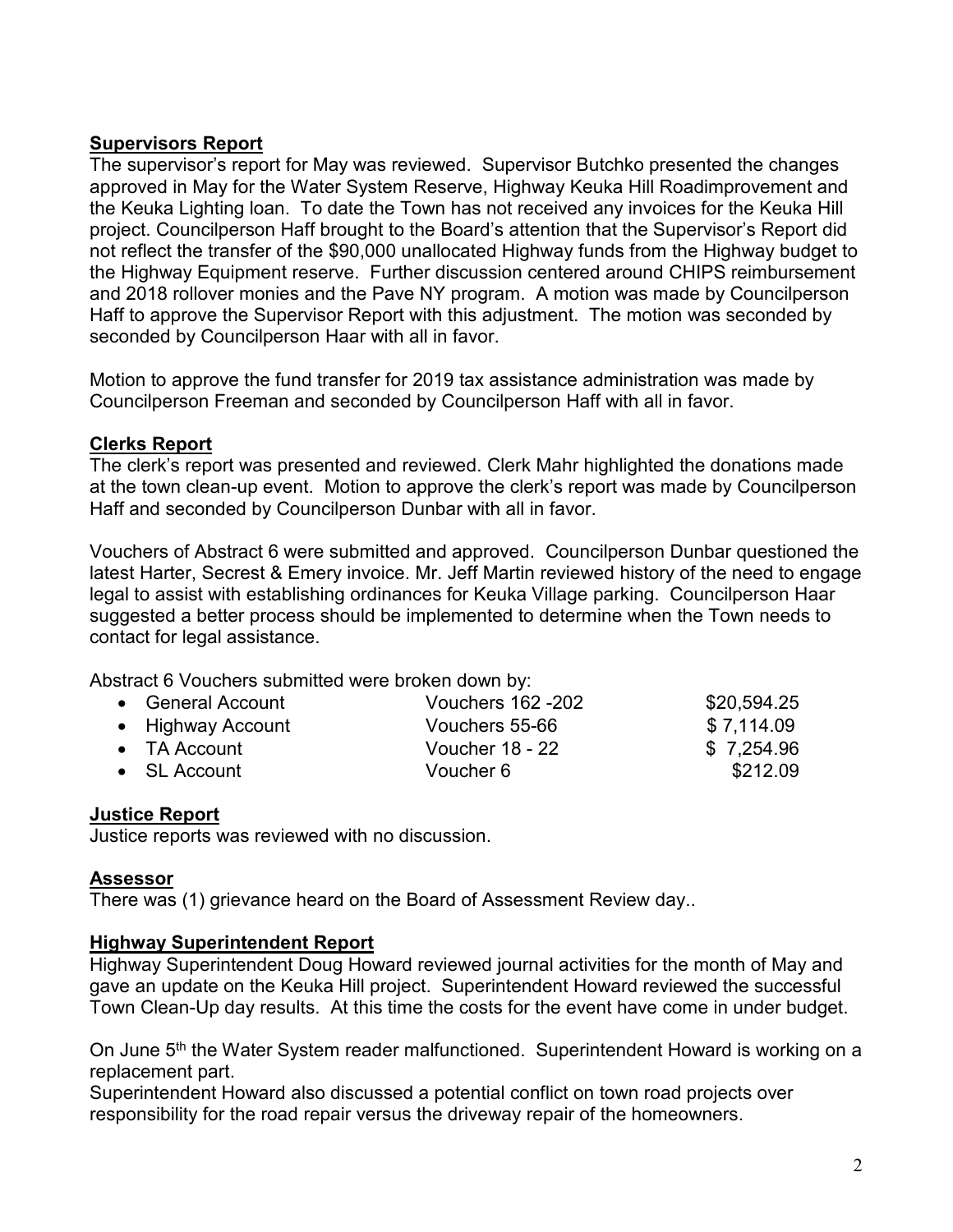# **Code & Zoning Officer**

Review of monthly report was presented with no discussion.

The approved Planning and Zoning Board Meetings minutes for May were reviewed with no discussion. Councilperson Freeman gave an update on the activities of the Planning Board LUR sub-committee regarding the definition of a cottage industry. Councilperson Dunbar asked if the LUR map has been changed to reflect the increase in the hamlet, mixed use (commercial) property. The map has not been changed. Councilperson Dunbar also asked if there had been any new conversations with NYSEG regarding the status of its Hydro Plant located in Keuka Village. Supervisor Butchko replied he has not had any conversations with NYSEG.

### **Watershed**

May watershed report was presented with no discussion.

## **Dog Control Officer**

Monthly report was reviewed with no discussion. The free rabies clinic will be held Saturday June 15<sup>th</sup> at the Town barn from 1:00 PM to 3:00 PM. Dog Control Officer Megan Howard reviewed who she has contacted as potential replacement options for Four Winds Kennel. In addition, the costs for building a kennel at the Town Hall is also being evaluated as a short term housing solution and using facilities at Yates County as a long term, if possible. A shared services solution may also be an option.

DCO Howard also gave an update to the Boat launch. Memorial Day weekend had significant activity which caused a lot of noise issues for the local neighborhood at inappropriate times in the morning. Options for chaining off the launch area were discussed. Mr. Jeff Martin said it is unfair to the Keuka Village neighborhood that the rules utilizing the boat launch are not being enforced. Combining these rules with the ordinances being worked on for the Keuka Village parking was also suggested.

# **History Group**

Monthly report was presented with no discussion.

### **Other Business**

Supervisor Butchko reviewed the status of the Keuka Lighting District LED Bulb Replacement. In addition, Supervisor Butchko gave an update on the buildings and maintenance projects still to be addressed in 2019. These projects include:

- New roof for the Town Hall
- Replacement of HVAC
- Repairing floor in Bay 1 of the Town Barn.

An itemized list of building projects and pricing will be presented at next board meeting. Supervisor Butchko also discussed that he has been contacted by Verizon to revisit the proposed cell tower project. Supervisor Butchko informed the Board that the NYSDEC will be inspecting the abandoned town landfill. The Drug Testing contract with Steuben County has been renewed.